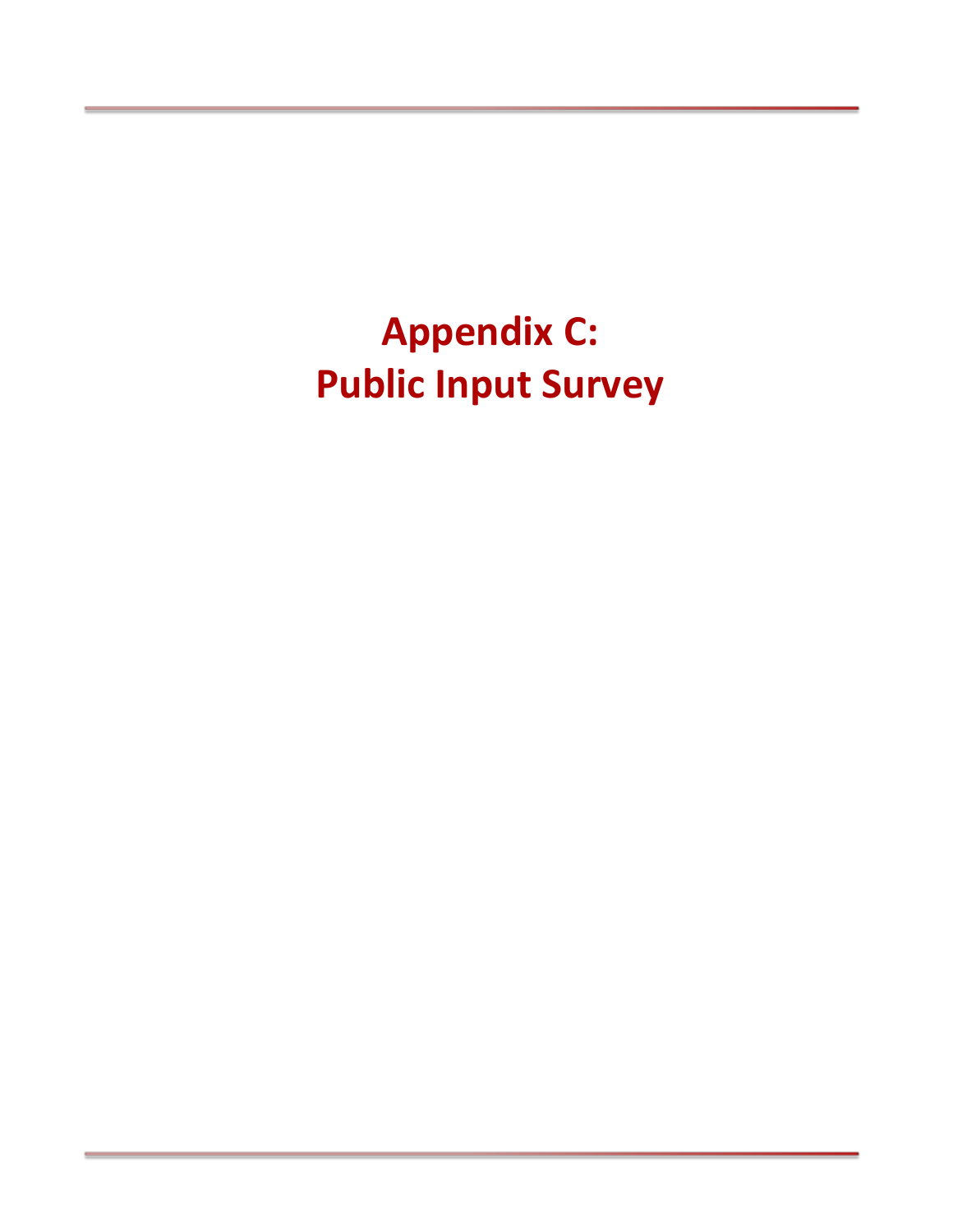

# **TRANSPORTATION Transportation Needs**

### **1. How do you usually get to work/school?**

- O Drive personal vehicle
- Ride bus or other public transit
- Carpool / vanpool
- Bicycle
- Walk
- Other (please explain)

## **2. How would you rank the region's transportation system in each of these areas?**

\_\_\_\_\_\_\_\_\_\_\_\_\_\_\_\_\_\_\_\_\_\_\_\_\_\_\_\_\_\_\_\_\_\_\_\_\_\_\_\_\_\_\_\_\_\_\_\_\_\_\_

|                              | <b>Excellent</b> | Good | Fair | Poor     | <b>Not Sure</b> |
|------------------------------|------------------|------|------|----------|-----------------|
| Traffic                      |                  | O    | O    | O        | O               |
| Safety                       | O                | O    | O    | $\circ$  | O               |
| <b>Road Maintenance</b>      | $\Omega$         | O    | O    | $\Omega$ | O               |
| <b>Bus / Public Transit</b>  | O                | O    | O    | O        | O               |
| <b>Pedestrian Facilities</b> | ∩                | O    | O    | $\Omega$ | O               |
| <b>Bicycle Facilities</b>    |                  | O    | O    | $\Omega$ |                 |

\_\_\_\_\_\_\_\_\_\_\_\_\_\_\_\_\_\_\_\_\_\_\_\_\_\_\_\_\_\_\_\_\_\_\_\_\_\_\_\_\_\_\_\_\_\_\_\_\_\_\_\_\_\_\_\_\_\_\_\_\_\_\_\_

\_\_\_\_\_\_\_\_\_\_\_\_\_\_\_\_\_\_\_\_\_\_\_\_\_\_\_\_\_\_\_\_\_\_\_\_\_\_\_\_\_\_\_\_\_\_\_\_\_\_\_\_\_\_\_\_\_\_\_\_\_\_\_\_

#### **3. Which roadway or intersection is your biggest concern?**

Which county is it in? Fayette \_\_\_ Raleigh \_\_\_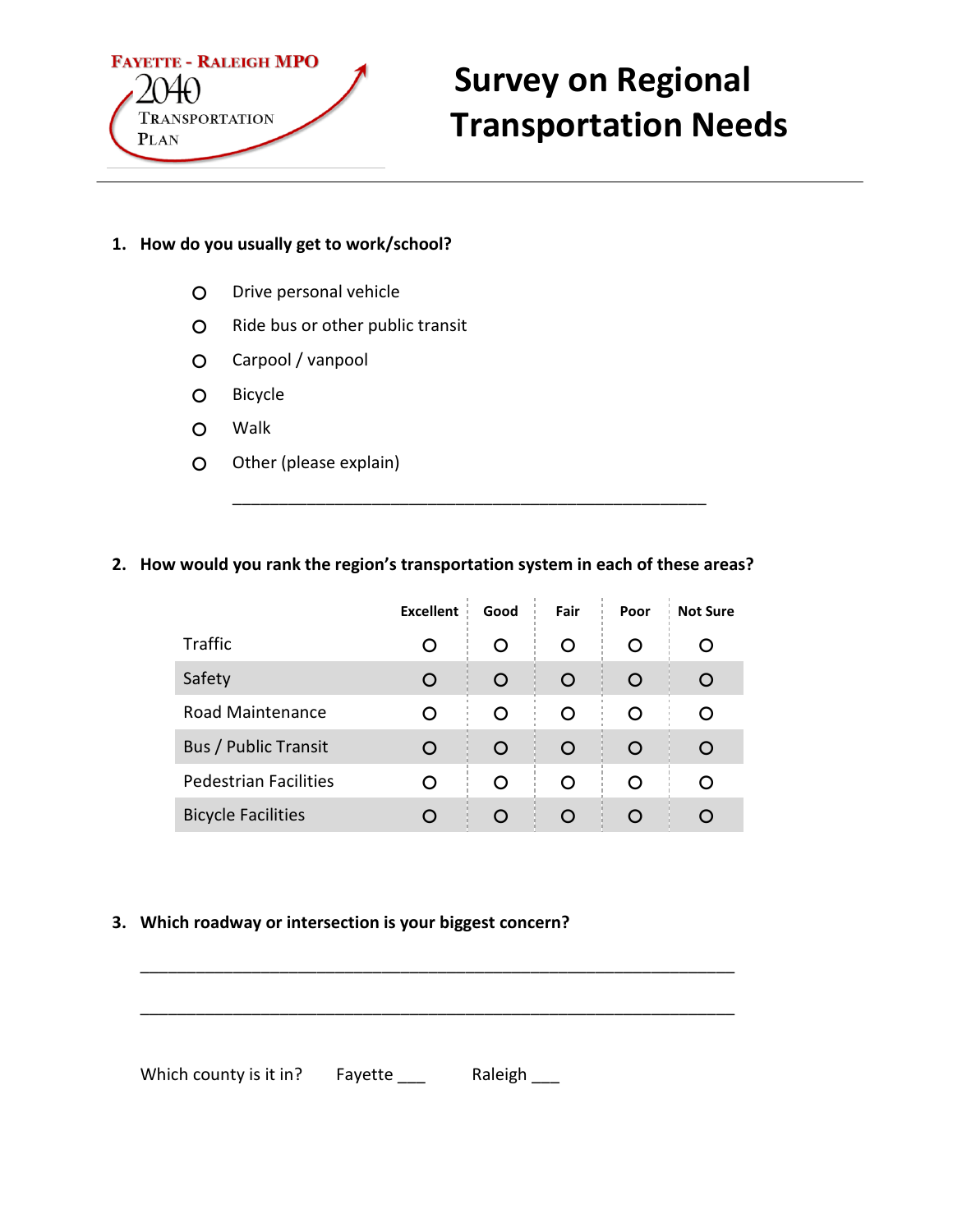**4. Why did you choose this road or intersection as your greatest concern?** (Mark all that apply.)

| Safety<br>$\circ$                                | O Traffic / bottleneck | O Maintenance |  |
|--------------------------------------------------|------------------------|---------------|--|
| You can provide more details here if you choose: |                        |               |  |
|                                                  |                        |               |  |
|                                                  |                        |               |  |
|                                                  |                        |               |  |
|                                                  |                        |               |  |
|                                                  |                        |               |  |

- **5. How often do you ride the bus or use other public transit?**
	- O Every day
	- At least twice a week
	- O Once a week
	- O Once a month
	- Never

Any comments on public transit?

#### **6. Did you know there is public transit service in both Fayette and Raleigh counties?**

\_\_\_\_\_\_\_\_\_\_\_\_\_\_\_\_\_\_\_\_\_\_\_\_\_\_\_\_\_\_\_\_\_\_\_\_\_\_\_\_\_\_\_\_\_\_\_\_\_\_\_\_\_\_\_\_\_\_\_\_\_\_\_\_

\_\_\_\_\_\_\_\_\_\_\_\_\_\_\_\_\_\_\_\_\_\_\_\_\_\_\_\_\_\_\_\_\_\_\_\_\_\_\_\_\_\_\_\_\_\_\_\_\_\_\_\_\_\_\_\_\_\_\_\_\_\_\_\_



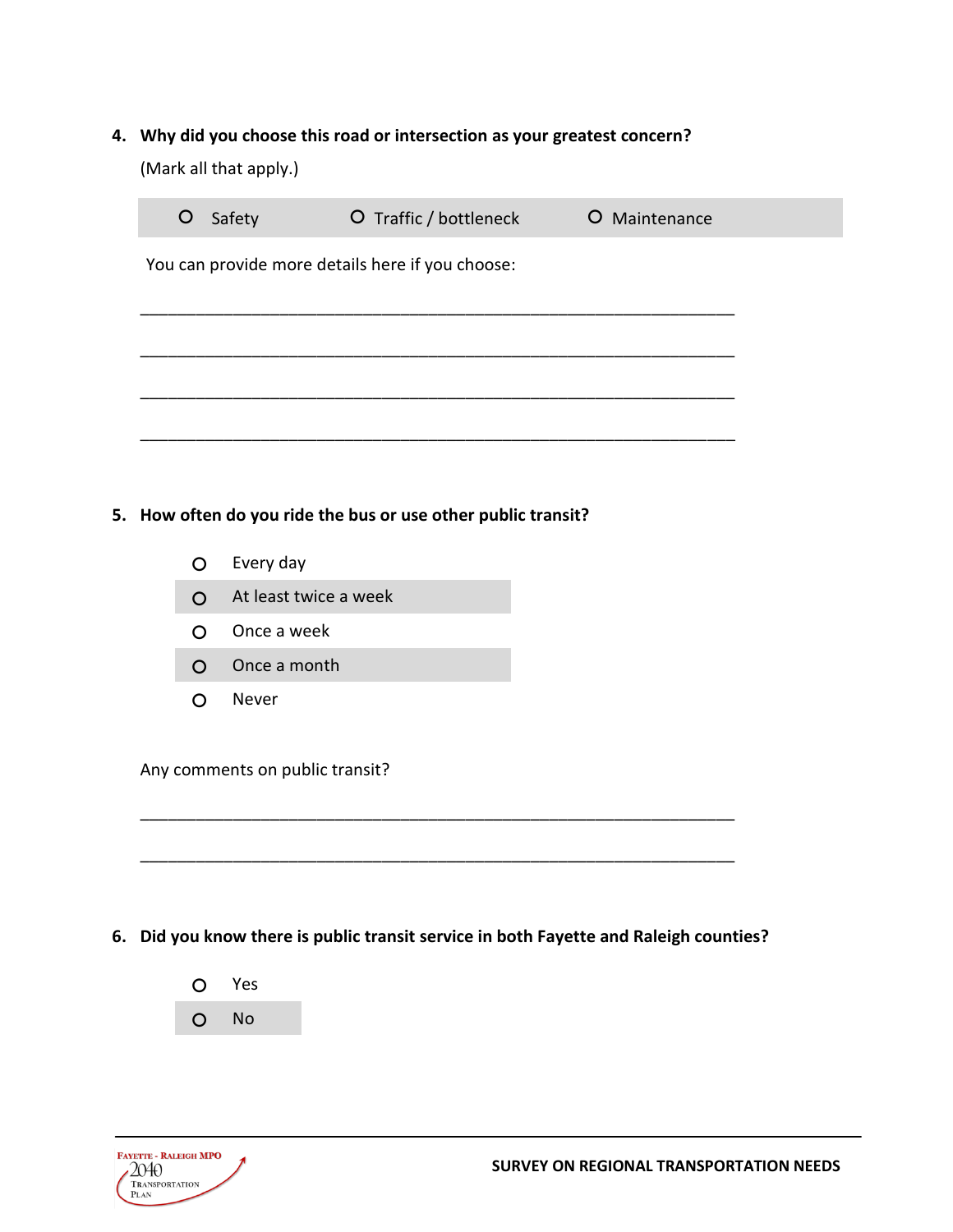#### **7. How often do you walk or ride a bicycle to get somewhere?**

- O Check here if you only walk/bike for exercise or recreation.
- O Every day
- At least twice a week
- O Once a week
- Once a month
- Never

Any comments on walking and/or biking?

#### **8. If you had \$100, how much would you spend on each part of the transportation system?**

\_\_\_\_\_\_\_\_\_\_\_\_\_\_\_\_\_\_\_\_\_\_\_\_\_\_\_\_\_\_\_\_\_\_\_\_\_\_\_\_\_\_\_\_\_\_\_\_\_\_\_\_\_\_\_\_\_\_\_\_\_\_\_\_

\_\_\_\_\_\_\_\_\_\_\_\_\_\_\_\_\_\_\_\_\_\_\_\_\_\_\_\_\_\_\_\_\_\_\_\_\_\_\_\_\_\_\_\_\_\_\_\_\_\_\_\_\_\_\_\_\_\_\_\_\_\_\_\_

| New or wider roads        |  |
|---------------------------|--|
| Road maintenance          |  |
| Buses / public transit    |  |
| Pedestrian facilities     |  |
| <b>Bicycle facilities</b> |  |

(Please add up your answers to make sure you don't spend more than \$100!)

#### **9. Tell us a few things about your regular travel.**

|                                                     | Yes | Nο |
|-----------------------------------------------------|-----|----|
| Do you drive?                                       |     |    |
| Do you own a vehicle?                               |     |    |
| Do you work in either Fayette or<br>Raleigh County? |     |    |